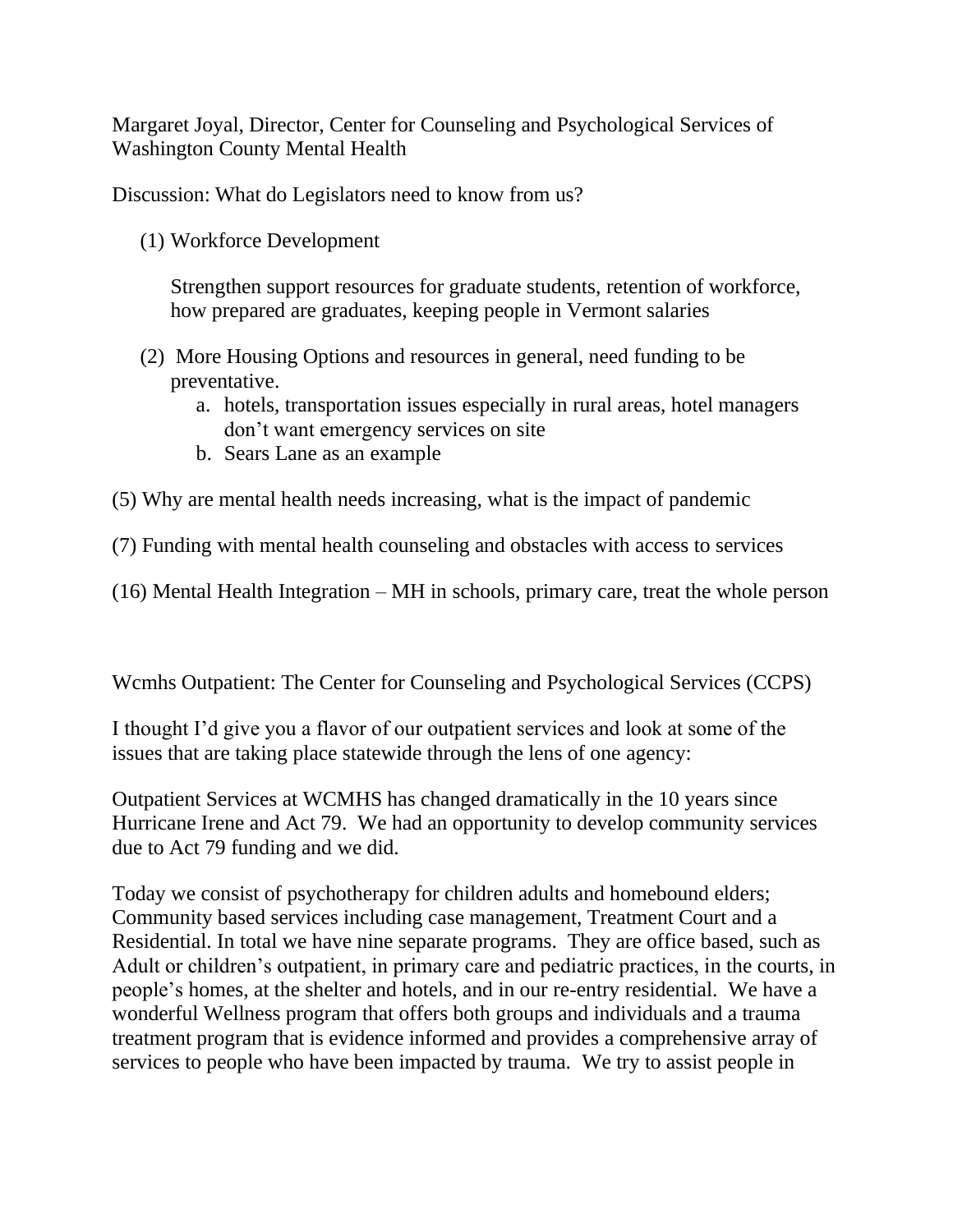getting housing as one cannot engage in psychotherapy or any process of change without secure food and housing

- a. Hotel issues; need for creativity some efforts clearly not meeting need. hotels, transportation issues especially in rural areas, hotel managers don't want emergency services on site
- b. Sears Lane as an example

We have around 35 staff, one psychiatric resident and two interns providing services to over a thousand clients. Our case loads are high with more than one clinician/case manager with caseloads of 40-50 clients.

We are also a training center for interns and unlicensed clinicians offering individual, group, topic specific supervision to those coming into the field. This is a very important role we play in the state and I think, an underrepresented one. (dif between private prac sup and da sup)

I am tremendously proud of the system we have developed. We exceed the requirements of the master grant because this is what our community needs and deserves.

You know the funding issues: I will not belabor them here except to make a couple points. We have at least a 10% uninsured population, and 15-20 are underinsured. Many have Medicare or insurance that is basically catastrophic care and doesn't cover outpatient services.

Our salaries are so low that we lose clinicians to private practice and to state positions that are often 10-20 thousand more a year and impossible to compete with.

This year I can't keep positions stable for the first time. we have 4 vacancies, which sounds small until you think of only 35 staff.

And our waiting list. Outpatient has always had a waiting list as we don't meet capacity due to funding. However, that use to be 20 or even 30 clients and with two weeks wait. Since August the waiting list has skyrocketed. In august we had 140 people in the adult program and 30 in the children's outpatient program. Today the adult waitlist is 121 with 29 of those engaged in additional services such as urgent care, or groups. The waitlist for individual psychotherapy is 4 weeks in both programs. I believe this a response to the pandemic, in August we thought we were done, we had a post pandemic surge, which is predicted in the disaster literature. However, the pandemic did not go away, stretching all of us past our limits.